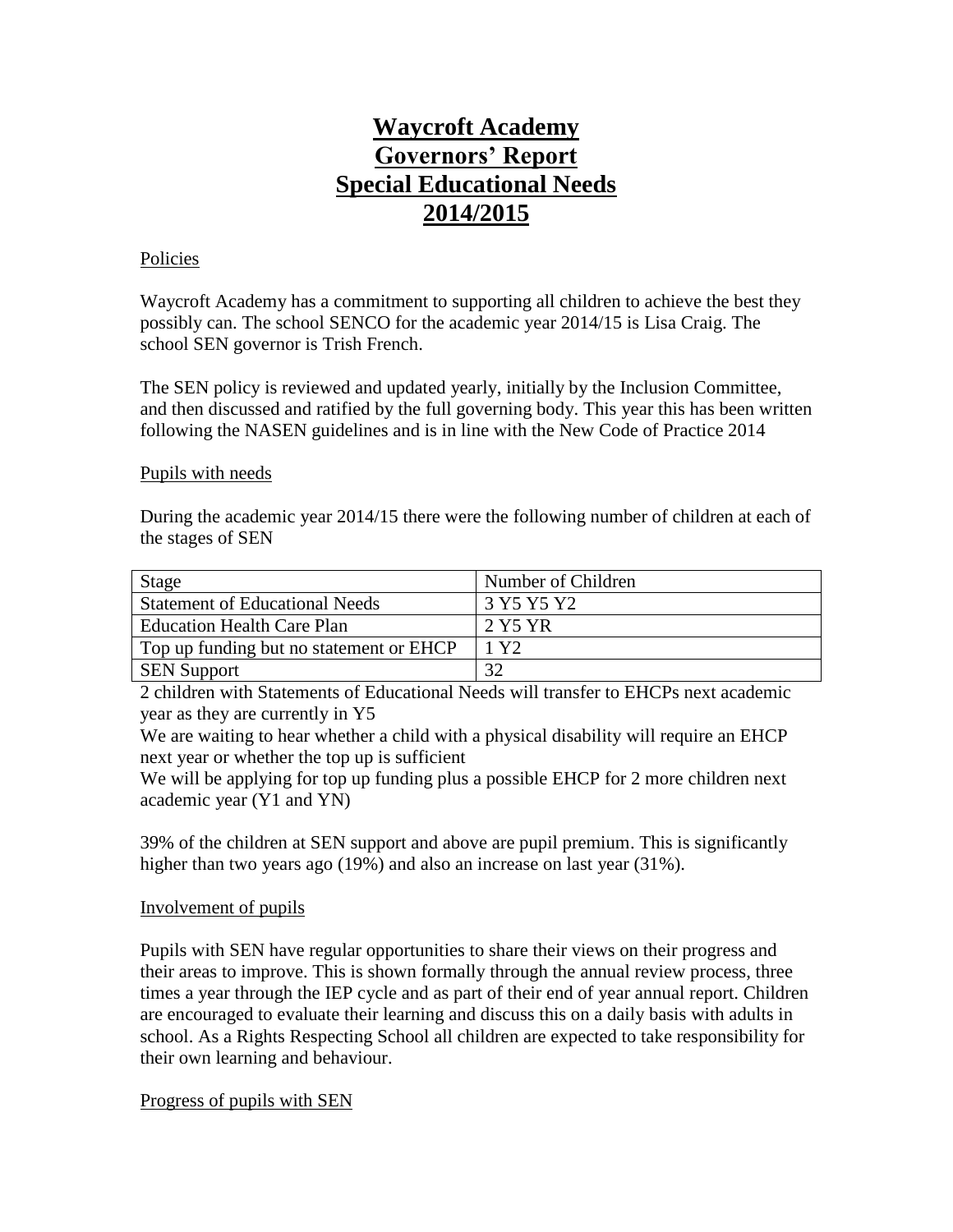Children with SEN are monitored in line with whole school policy and interventions are used to help 'close the gap'. The SENCo attends all pupil progress meetings throughout the year with each year group to discuss the progress made. The meetings also highlight any children who are in need of additional support so provision can be put in place.

# **Budget**

The school demonstrates its strong commitment to supporting children with SEN by the budget allocation to provide appropriate intervention and support. This year the school has been in the position to support a Reading Recovery Teacher, buy in some speech and language support, have an art therapist available for identified children all on top of trained TA led interventions and individualised learning support where necessary.

All of this additional provision is costed on a provision map and individual provision maps are produced for children with specific funding allocations.

# Deployment of staff

All of our TAs are trained to carry out specific interventions for children with SEN and/or those who need a little extra support

Interventions include:

- Better Reading Partners
- Inference training through the Reading Recovery scheme
- Partnership for Literacy
- Nessy
- Accelerread Accelerwrite
- Maths intervention groups
- Handwriting
- Reading comprehension groups
- Circle of Friends
- Speech and language support
- Language for learning
- Talking partners
- Better Move On
- Direct phonics

All TAs work as part of the Early Years and Foundation Stage, Key Stage 1, Lower Key Stage 2 or Upper Key Stage 2 teams and some TAs are allocated hours with named children according to need. There is a specific allocation of hours for pupil premium support alongside SEN intervention time.

# Exclusions

There have been one fixed term exclusion this year but no permanent exclusions in this academic year.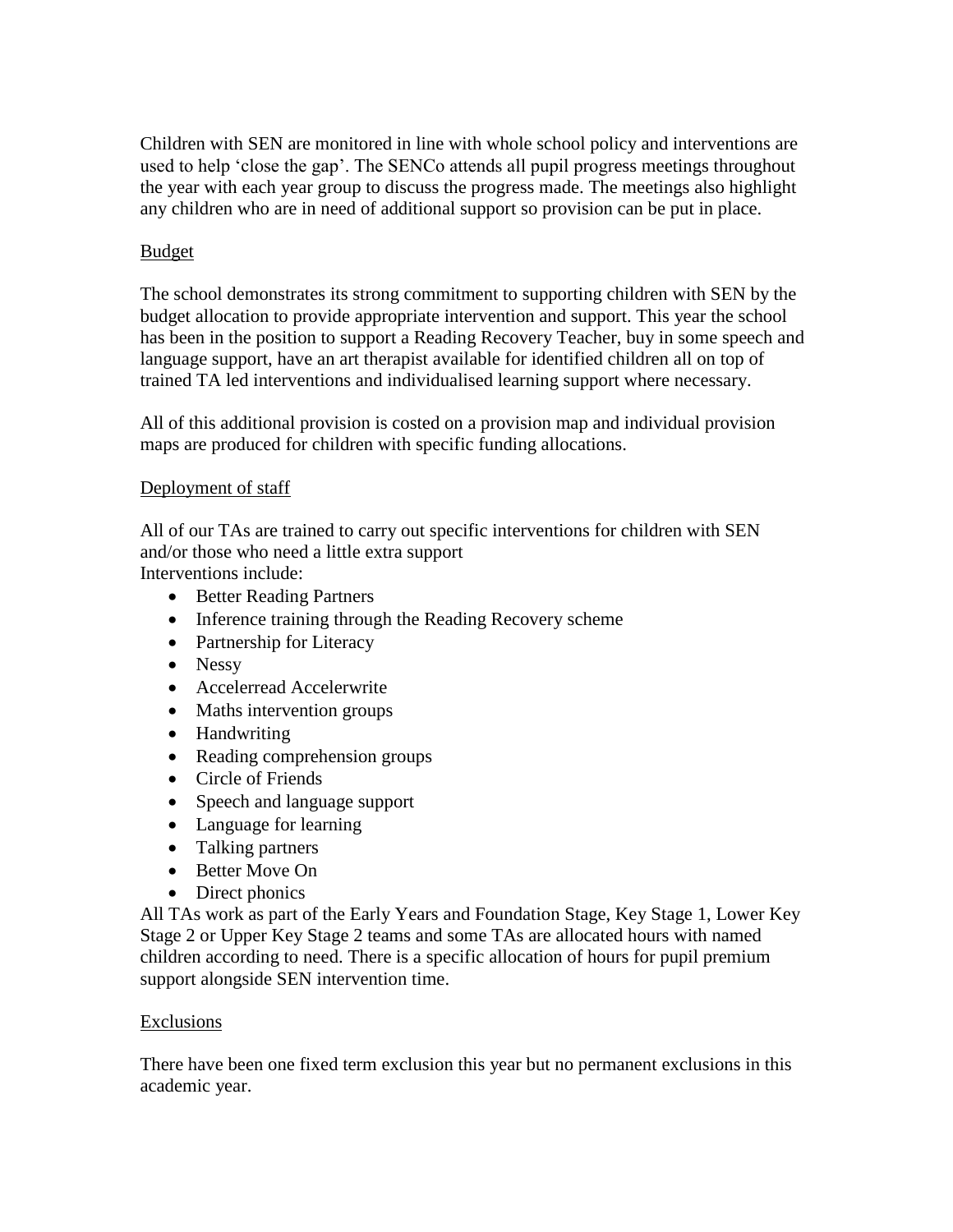#### External agencies

#### Educational Psychology

The educational psychologist linked to the school has worked effectively with a child, family and staff this academic year. The EP has completed an individual consultation including a cognitive assessment at our request. We now have a new named EP which should maintain a high standard of support from this service in the future. Unfortunately due to a late start and long term bereavement leave, EP support has been limited this year and this has caused some frustration with our families.

# Autistic Spectrum Disorder Outreach Team

ASDOT continue to provide their service free of charge. Work with children has been informative and will support top up applications in the future. We have one child under this service at present supporting the school and family consider appropriate secondary school placements. Referrals are becoming harder to get accepted due to the increase in the number of children diagnosed as being on the autistic spectrum. For this reason school has joined their network group for regular up to date training and information.

# Speech and Language

Speech and language therapists have continued to come into school free of charge. They assess and advise TAs of the programmes to deliver. However, their criteria for support is changing and they will now only see children with a language disorder and not just a delay. Many of our children have been assessed outside of school following a referral from school and strategies have been shared with school.

We have now bought in some speech and language therapist time for a day a week across the MAT. To date this has allowed us to get very specific assessments completed for complex children, access additional services that were previously unknown to school and to set up programmes for TAs to work with children under the supervision of the trained therapist. This has enabled school to work more closely with families and ensure intervention is the best it can be. As this is relatively new impact of outcomes of work with children still need to be assessed. We are having one difficulty getting a named therapist for one child due to staffing shortages in the service.

# Early Help

Early help has worked with a few families over the past 18 months with many families having access to external mentoring, therapy, financial, housing, parenting and social worker support. Two families have been able to end their work with early help, one family is still looking at appropriate support and two families are getting support due to complex family circumstances not involving Waycroft pupils.

#### Muscular Dystrophy Advisors

An advisor from this service has made an initial visit to support staff and to share information about the condition. For a while, we were unsure about the support available however we are now happy to have expert advice available as needed via email, at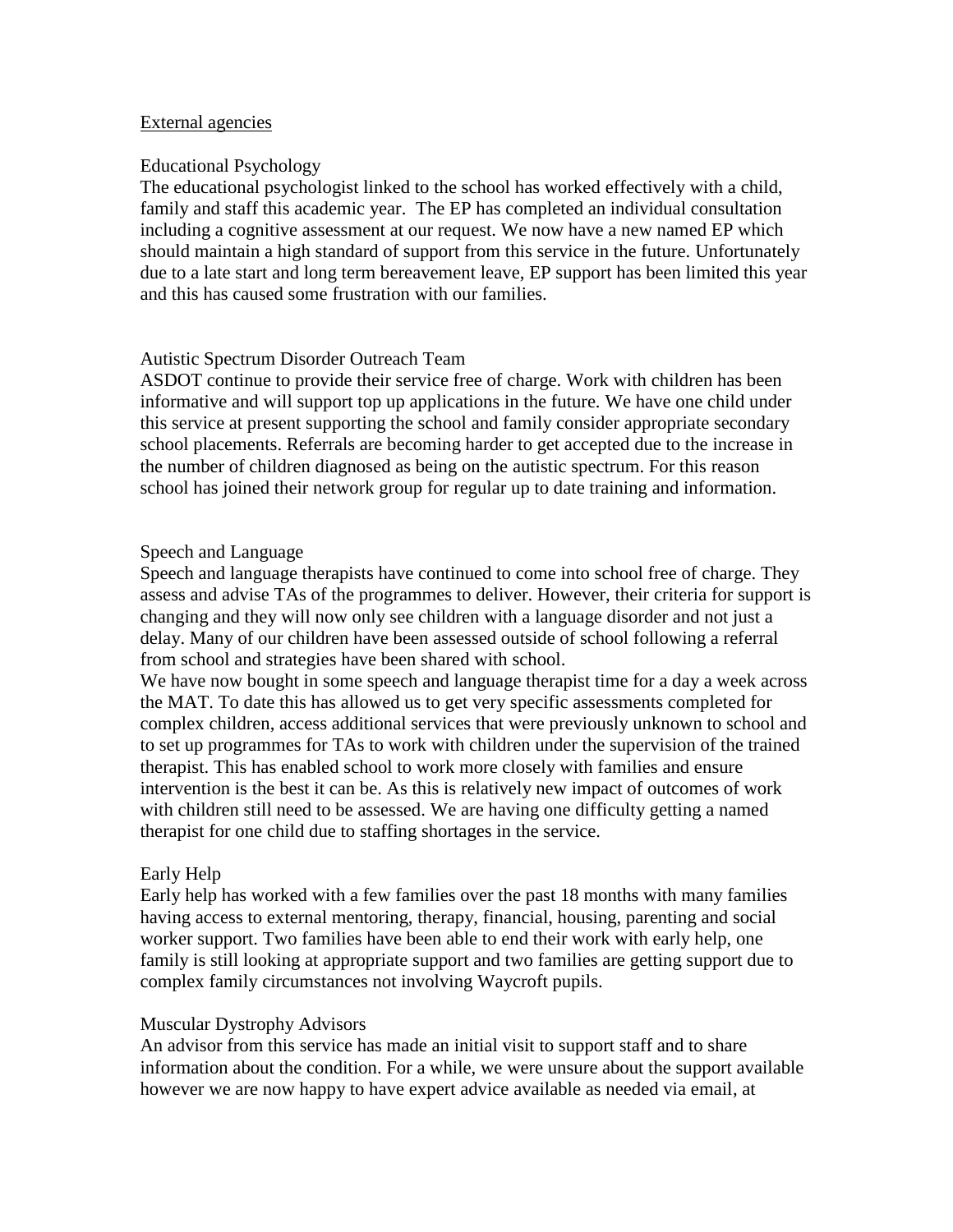meetings and to support referrals to other agencies. They will support us going through the EHCP process next year.

#### Cleft Pallet Team

The cleft pallet team has recently started work with our speech and language therapist. Staff are booked onto Makaton training to support communication for a child.

### Physiotherapy

Our physiotherapist continues to provide on-going helpful advice and training for staff working with children with physical disabilities. She has reported good levels of progress by all of these children following programmes followed in school.

# Occupational therapy

Occupational therapists continue to work well with school and children with significant needs. We are awaiting two responses to referrals.

#### Paediatricians

Paediatricians on a whole this year have been proactive when working with Waycroft to talk about specific children's needs. This has been a significant improvement in comparison to previous years and has meant we have heard about children's medical needs directly which is useful.

#### Hearing Impairment support

We have recently started to work with the hearing impairment service for one child. Initial meetings have been useful and further assessment has been agreed.

# Clinical psychologists/Life nurses

We are receiving some excellent support from the psychology team for supporting a child with emotional needs. They are currently working with the child, family and staff to make sure we are all working on the same strategies. It is really useful that we are now all giving the same messages.

# ASAT

The Autistic Spectrum Assessment Team continue to provide assessment for our children following paediatrician input. Getting a diagnosis is time consuming and the ongoing support has been mixed. School have been invited to a meeting challenging the results of assessment which was excellent practice and has really helped us to support the family explain the conclusions in a less stressful environment, although some members of the team have been extremely difficult to contact.

#### Claremont outreach team

Compulsory manual handling and risk assessment services have been provided effectively by Claremont.

#### Staff development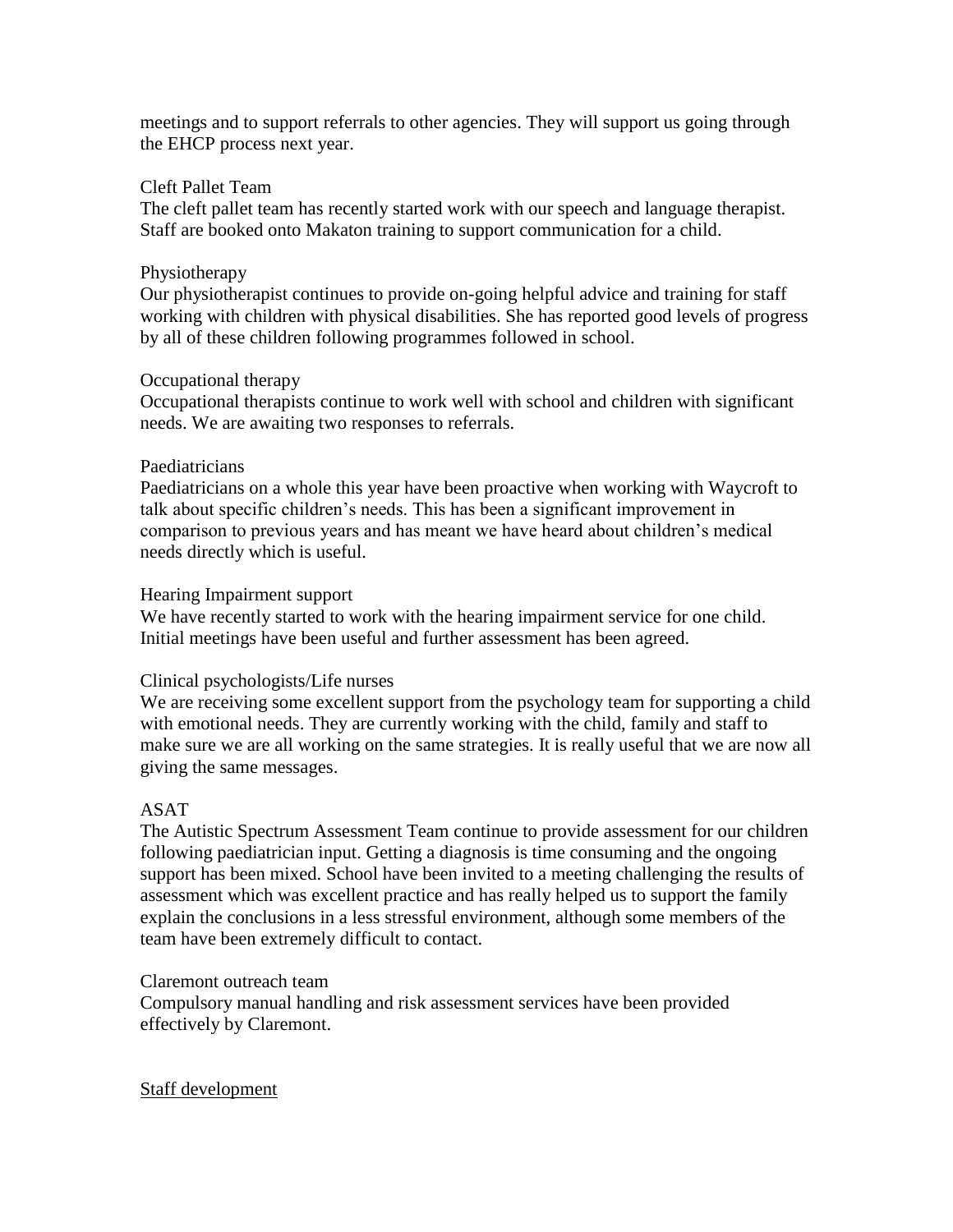There have been a number of staff development opportunities in relation to supporting children with SEN and safeguarding.

- All staff have had safeguarding training level 1 and training is planned for  $2^{nd}$ November for new staff or to update current staff
- $\bullet$  More people have been trained in the BRP reading intervention we are awaiting the training list for 2015/16 to book places for additional BRPs
- All previously trained better reading partners have had an update session and are now benchmarking with increasing confidence
- Manual handling training for children with a disability has been completed by relevant staff and has been planned for September 2015 for new staff
- The SENCO has completed the National Award for SENCOs
- SENCO has attended top up panel training and took part in the November top up panels
- SENCO is attending city wide briefings as they come up relating to the new code of practice and Bristol procedures including one for the Early Years on the  $8<sup>th</sup>$ July 2015
- SENCO runs the cluster groups where expertise is shared
- Two TAs completed the inference training through Reading Recovery
- Two TAs completed an Essential Counselling Course
- ASDOT Training held at St Anne's was shared with Waycroft staff at a staff meeting
- Makaton training has been booked for 4 members of staff in November 2015
- The SEN governor works in a specialist provision setting

Next year we are planning INSET training covering our key interventions and how to maximise impact as well as provide training to meet the needs of new pupils joining the school.

Other key developments

- A new SEND policy was implemented following the introduction of the new Code of Practice
- Two children have been given Education Health Care Plans under the new system detailed in the new Code of Practice. This has been a learning curve as the systems and timescales have changes as well as the fact the two children live in different counties.
- BRP is even more wide spread across the school with many great partnerships across the school including parents
- The SEN register has become an e-document to reflect on the ever changing needs of our children and highlights the minority groups, pupil premium children and where there are child protection records held. External agency meetings are recorded on the document but this needs to be relaunched again next year.
- The SEN room has been reorganised to allow the SENCO and reading recovery teacher to work effectively in the room at the same time with or without children – the room allocation still needs to be agreed next year due to having a new SENCO and a speech and language therapist